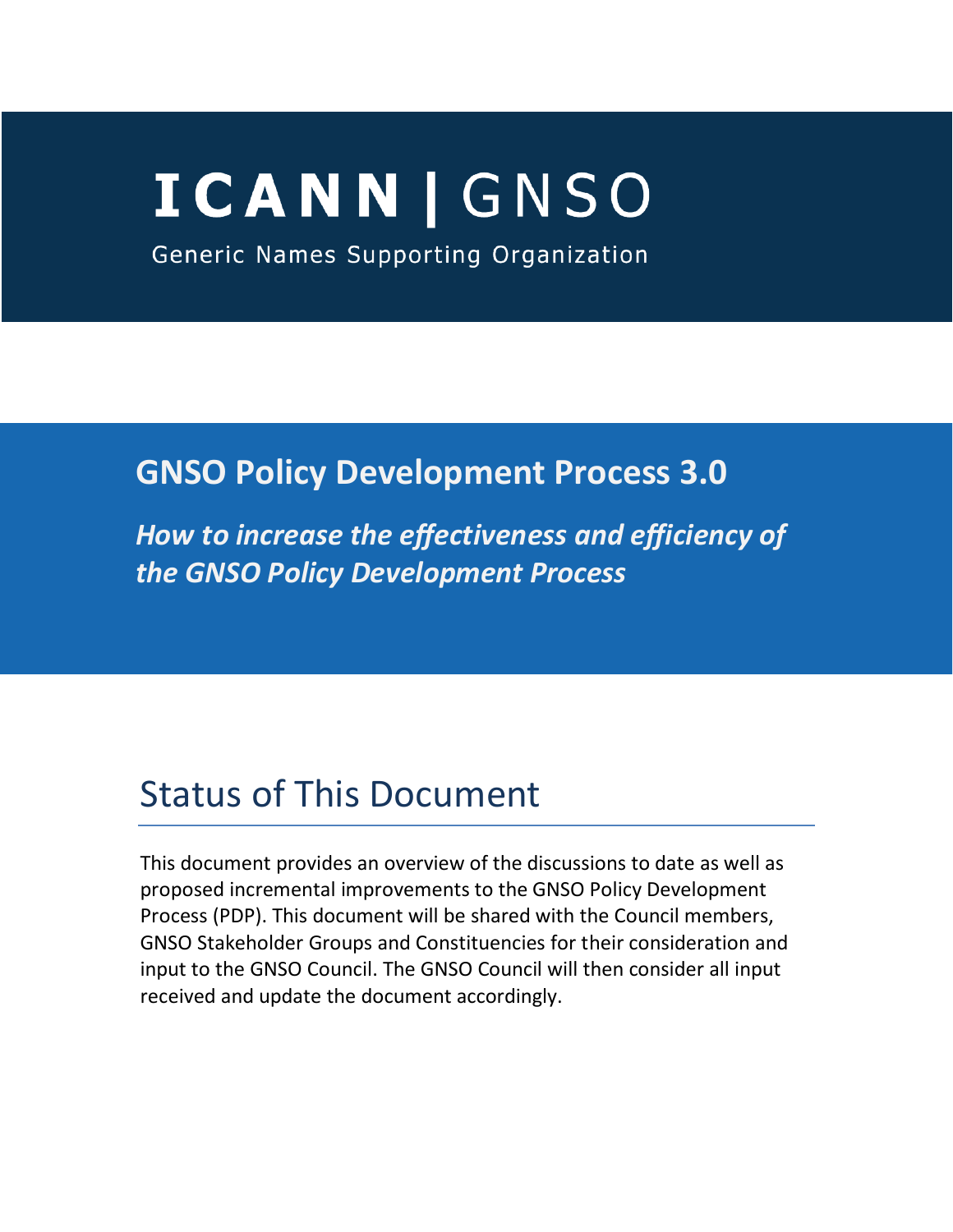# Table of Contents

| <b>Table of Contents</b>                                             |                |  |
|----------------------------------------------------------------------|----------------|--|
| 3<br><b>Executive Summary</b><br>1                                   |                |  |
| Background<br>$\overline{2}$                                         | 4              |  |
| 3<br><b>Challenges Identified</b>                                    | 5              |  |
| <b>Working Group Dynamics - Challenges</b><br>3.1                    | 5              |  |
| 3.2<br>WG Leadership - Challenges                                    | 5              |  |
| 3.3<br>Complexity of subject matter - Challenges                     | 6              |  |
| 6<br>3.4<br><b>Consensus Building - Challenges</b>                   |                |  |
| 3.5<br>Role of Council as the Manager of the PDP - Challenges        | $\overline{7}$ |  |
| Potential Incremental Improvements for Consideration<br>4            |                |  |
| 4.1<br>Working Group Dynamics - Incremental Improvements             | 8              |  |
| 9<br>4.2<br>WG Leadership - Incremental Improvements                 |                |  |
| 4.3<br>Complexity of Subject Matter - Incremental Improvements<br>10 |                |  |
| 4.4<br>11<br>Consensus Building - Incremental Improvements           |                |  |
| 4.5<br>Role of Council as Manager of the PDP – Incremental           |                |  |
| Improvements                                                         | 11             |  |
| 5<br><b>Proposed Next Steps</b>                                      | 15             |  |
| Annex A – WG Membership Numbers                                      | 16             |  |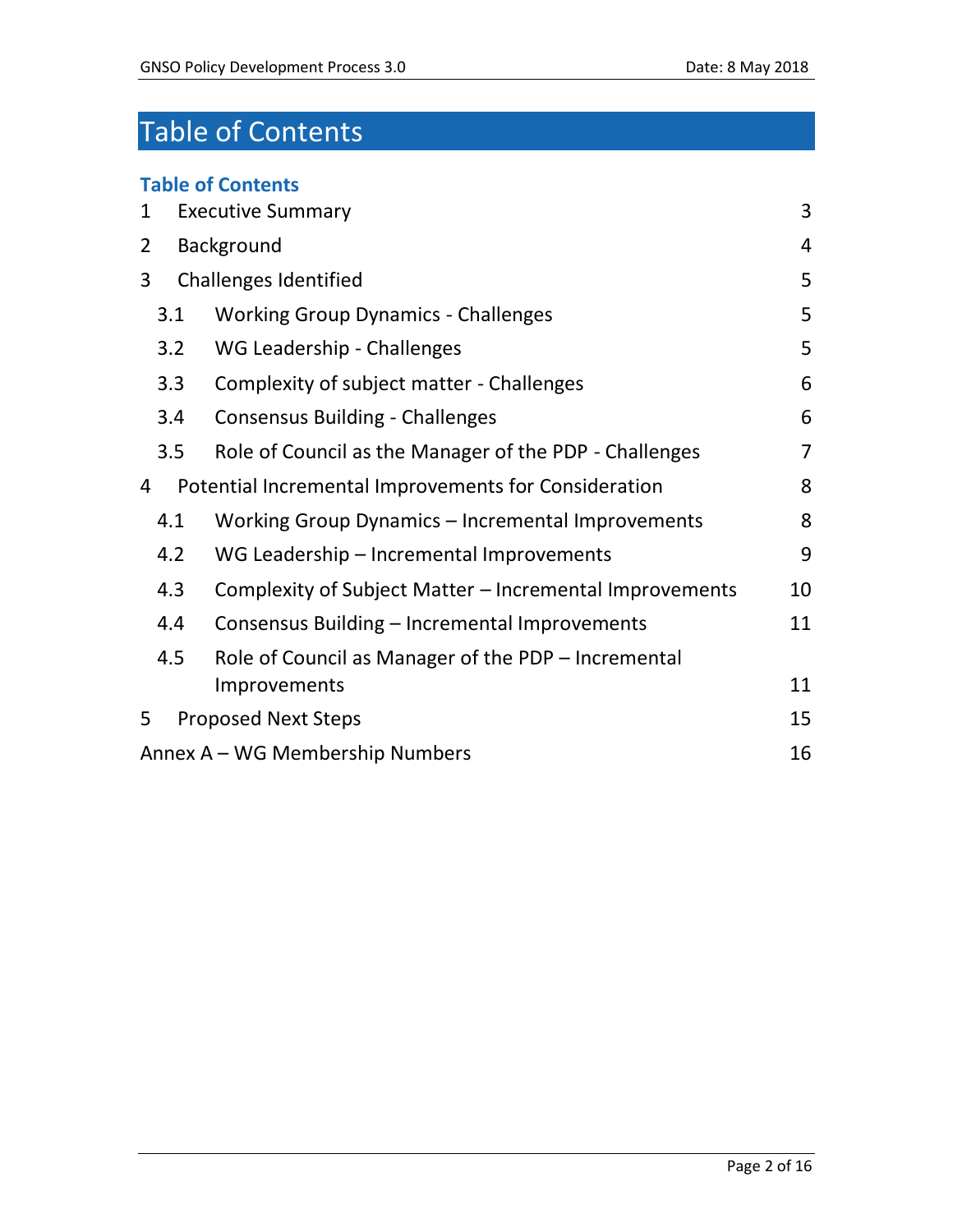## <span id="page-2-0"></span>1 Executive Summary

This paper synthesizes the challenges as well as possible improvements related to the Generic Names Supporting Organization (GNSO) Policy Development Process (PDP) that were identified as the result of a number of discussions over the recent months. The paper identifies a number of immediate and longer term possible improvements that the Council and PDP Working Groups could consider implementing to enhance efficiency and effectiveness of GNSO policy development activities.

The challenges and possible improvements cover the following categories:

- Working Group dynamics
- Working Group leadership
- Complexity of subject matter
- Consensus building
- Role of the Council as the manager of the PDP

The GNSO Council would like to request GNSO Stakeholder Groups and Constituencies to review this document and especially the proposed incremental improvements. Should there be any additional implementation steps, additional improvements that should be considered and/or edits made to the ones proposed (including those areas where improvements have not yet been proposed), this input should be shared with the GNSO Council as soon as possible. Following that, the GNSO Council intends to consider which proposed incremental improvements it would like to move forward with and/or recommend that PDP WGs do so. Other ICANN SO/ACs that are interested in this topic and would like to share their viewpoints are of course welcome to do so as well. Input can be shared with [gnso-secs@icann.org.](mailto:gnso-secs@icann.org)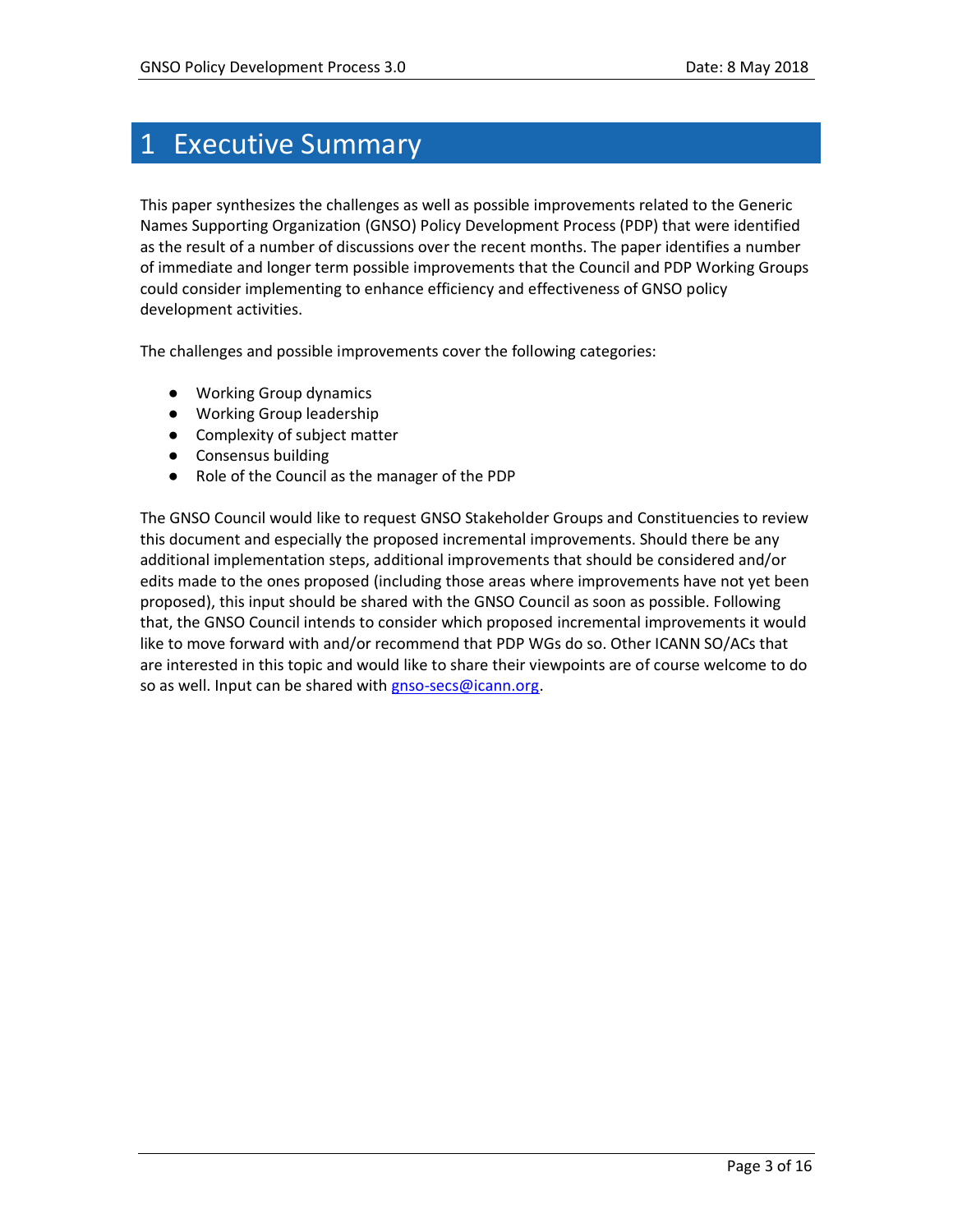## <span id="page-3-0"></span>2 Background

In January 2018, the GNSO Council held an inaugural three-day Strategic Planning Session. On Day 3 of this meeting, the GNSO Council reviewed the workload for the year ahead and identified potential milestones, noting that the current average timeline for delivery of an Initial Report has increased at least 2-4 times compared to previous PDPs. Five PDPs are currently ongoing, ranging in duration from 1000 days to 2200 days, with three of these not even having published their Initial Report.

In addition to noting the increased duration of the PDP lifecycle, the Council began to identify challenges being encountered in PDPs, informed by [a staff discussion paper](https://drive.google.com/open?id=1WbL79RXpkisfAnKOtxpuy_sf466_3XIT) on optimizing increased engagement and participation while ensuring efficient and effective policy development. Concerns were shared in relation to the challenges raised by the paper for bottom-up participation in ICANN's policy making processes, with broad agreement that the situation at present in Working Groups is not ideal. Key among the challenges that the various GNSO Working Groups face are increasing PDP participant and observer numbers, onboarding new participants, divergent motivations and desired outcomes, and difficulties in reaching consensus. Critical discussions centered on how the GNSO Council, as manager of the policy development process pursuant to ICANN's Bylaws, can and should act in addressing these and other challenges as they arise in PDP Working Groups. See

[https://gnso.icann.org/en/correspondence/gnso-council-to-chalaby-07mar18-en.pdf.](https://gnso.icann.org/en/correspondence/gnso-council-to-chalaby-07mar18-en.pdf)

In order to engage the broader GNSO community in this discussion, the GNSO Council organized [a collaborative session](https://61.schedule.icann.org/meetings/647692) involving the members of the current PDP Leadership Teams as well as the broader community to summarize key points from the Strategic Planning Session, elaborate on the challenges that PDPs presently face and identified, and begin to brainstorm possible solutions.

This paper aims to synthesize the challenges that were identified as part of these discussions as well as possible improvements — both immediate and longer term — that the Council and PDP Working Groups could consider implementing to enhance efficiency and effectiveness of GNSO policy development activities.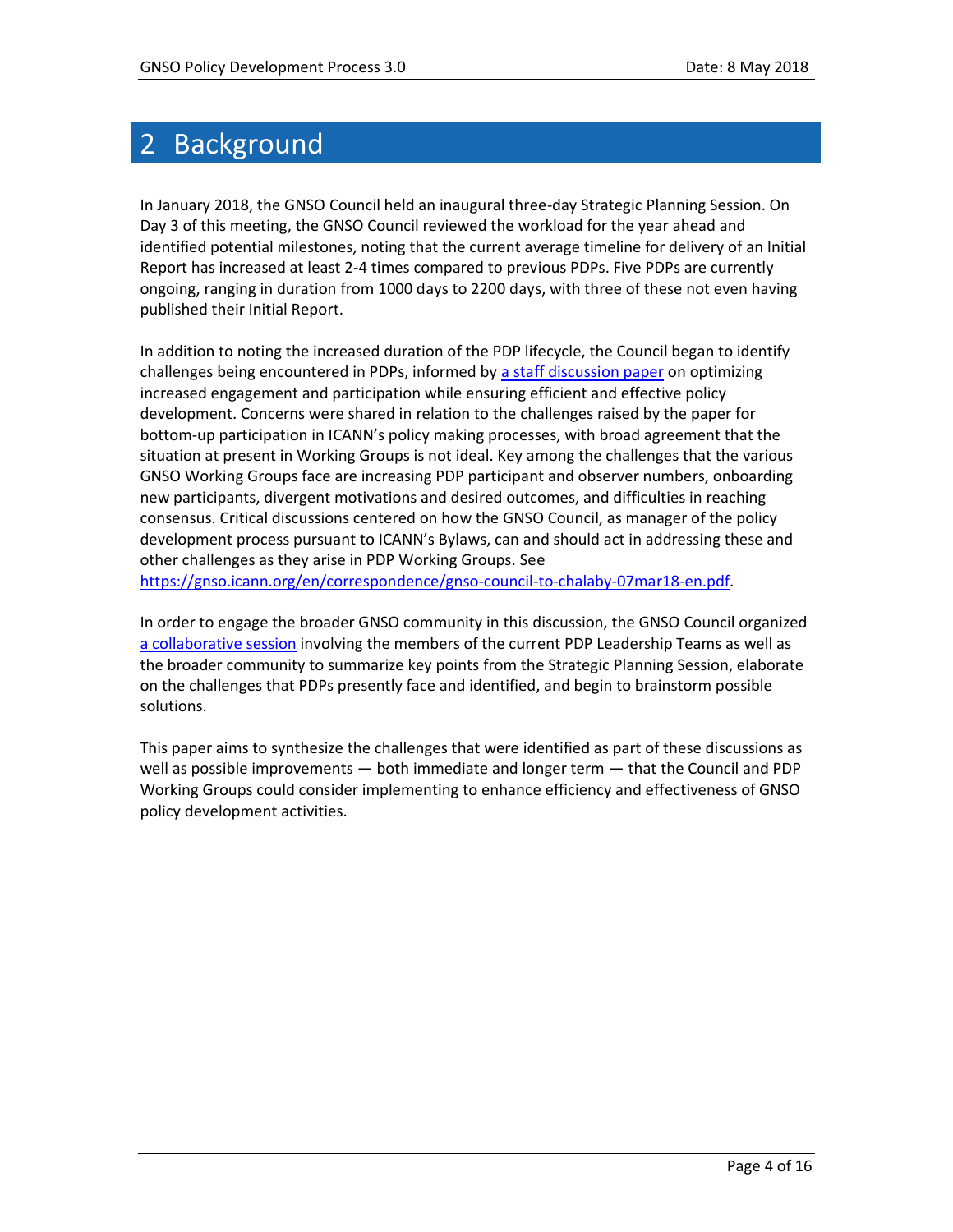# <span id="page-4-0"></span>3 Challenges Identified

The first GNSO Review, which was completed in 2012, brought significant changes to the GNSO Policy Development Process (PDP), which moved from a task force model in which only a select number of GNSO appointed members could participate to an open working group model in which anyone interested could participate. Outreach activities and the international attention given to ICANN through the IANA Stewardship Transition have contributed to a significant increase in GNSO PDP Working Group membership numbers. From an average of 15-25 WG members pre-2015, currently PDP WGs have a membership of around 200 WG members (see Annex A). In addition, topics under discussion are arguably more complex and divisive compared to previous efforts, and as a result, the work of some PDPs has been broken into various phases which also has an impact on the overall duration. As a result of these changed dynamics, a number of overarching challenges were identified.

#### <span id="page-4-1"></span>3.1 Working Group Dynamics - Challenges

'**Social loafing**': As highlighted in the [staff discussion paper](https://drive.google.com/open?id=1WbL79RXpkisfAnKOtxpuy_sf466_3XIT), 'social loafing', a commonly observed phenomenon in which members of larger groups exert less effort towards group goals, can be observed. This appears to frustrate the ability to focus on finding consensus and instead seems to have the effect of discussions turning into zero sum games rather than efforts at compromise. Furthermore, with growing size, teams and groups may experience reduced cooperation, higher levels of member dissatisfaction, and increased turnover in membership. At the same time, the bulk of the work still appears to continue to fall on a relatively small number of community members partly because some community newcomers lack the skills, knowledge, and/or resources to contribute meaningfully from the start, which may frustrate more experienced volunteers. The longer the PDP lifecycle, the more WG members that drop out, potentially resulting in a 'consensus by exhaustion' situation.

**Communications**: Finding a balance between input / decisions during WG meetings versus email list conversations is also proving challenging. Most groups have the practice of not taking a decision on the basis of a single call, but if WG members do not review call recordings and/or transcripts or only express their opinion on the mailing list, it may result in conversations dragging out or being redone. By the same token, there seems to be a tendency for list or chat conversations to be more provocative and controversial – is there an issue of following standards of behavior and working towards compromise when it comes to online conversations?

#### <span id="page-4-2"></span>3.2 WG Leadership - Challenges

**Leadership appointment and review**: Large working groups are difficult to moderate, even for the most experienced leaders in the ICANN community. Similarly, a significant time commitment is demanded from those volunteering for leadership positions (as well as WG members) as the overall timeframe for a PDP can span several years. To a certain extent, this concern has been addressed by creating leadership teams that – in theory – facilitate spreading the workload. In reality, most WG chairs participate in all meetings and are involved in the review and sign-off of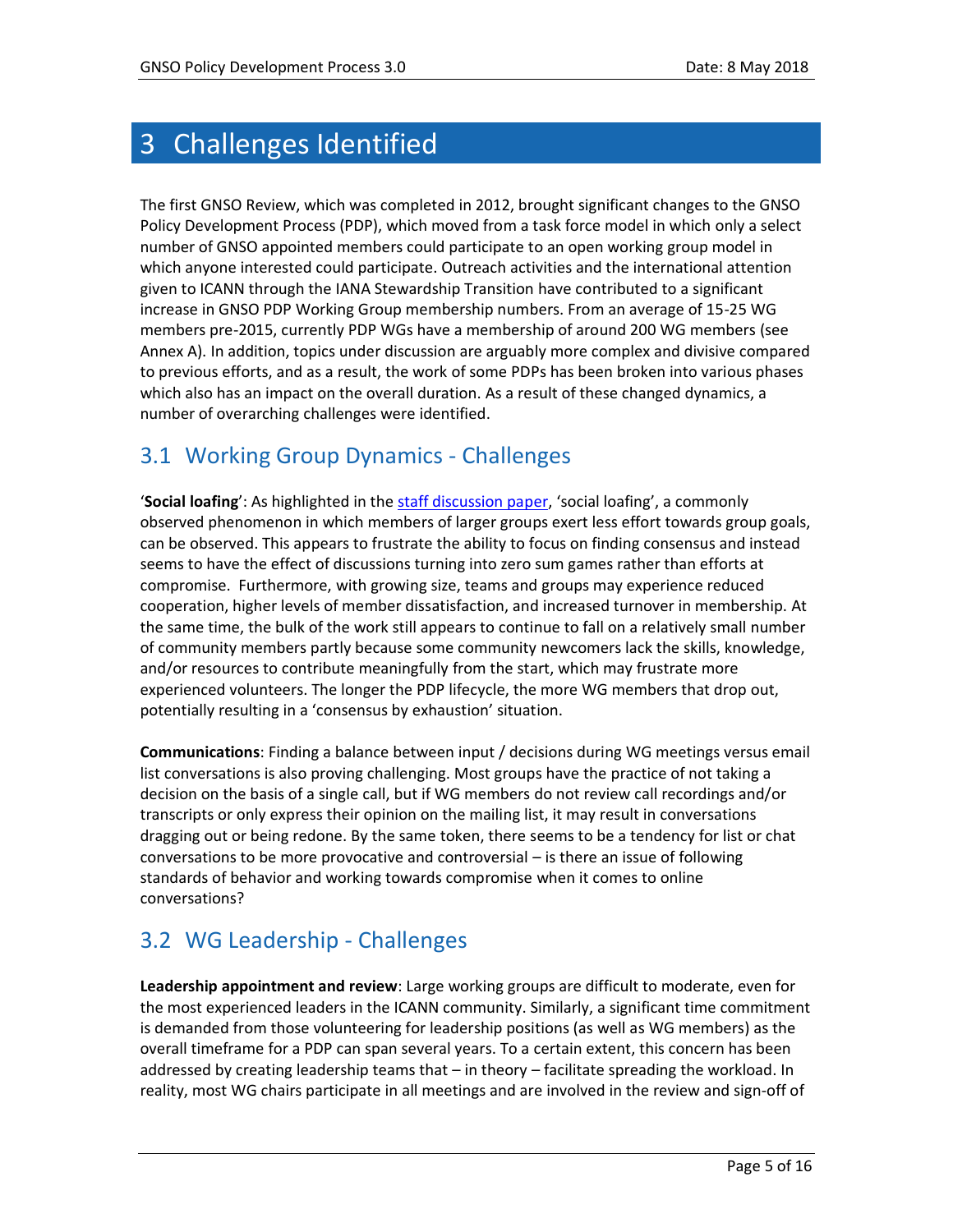all related documents / messages. At the same time, larger leadership teams require more coordination and more support. Even though leadership training programs are available, leaders are selected by PDP members (Council would not ordinarily do this) without reference to documented prerequisite skills or requirements. Likewise, there are no established practices or processes for reviewing leadership roles nor a formal process whereby a WG can request or appoint new leadership. The skills and expectations from chairs evolved in last year and their role include more tasks such as project management related

#### <span id="page-5-0"></span>3.3 Complexity of subject matter - Challenges

**Interdependencies**: The complexity of PDPs has been in part caused by interdependencies between issues - how to break PDPs into workable pieces while addressing these interdependencies. The complexity of the subject matter under consideration has also resulted in PDP Working Groups that now typically operate in multiple phases, using chunking as an approach creating various sub-teams and/or work tracks responsible for different subjects within those phases. Any outcomes from sub-teams / work tracks subsequently need to be assessed by the full Working Group, which increases the risk of redoing the work of a sub-team / work track, especially if a sub-team / work track membership was unbalanced or dominated by certain viewpoints.

**Preparation and keeping current**: There is also a substantial amount of information that is expected to be reviewed and digested by WG members – not everyone is able to prepare and stay current in a timely manner d which hampers progress. Equally, for those WG members for whom English is not their native language it may make reviewing complex materials even more difficult. For WG members joining later in the process, there is a substantial amount of history and materials to be reviewed in order to contribute in an effective and timely manner; depending on where a WG is in the process, this may not even be possible which in turn results in rehashing issues that were already addressed or dealt with. Should there be minimum requirements when it comes to knowledge and expertise as well as certain commitments made by WG members who want to participate?

**External support**: In addition, many PDP Working Groups require external support either in the form of legal advice and/or data / research that is deemed necessary to help inform the deliberations. Often highly complex and/or technical issues are under consideration, while there is currently no requirement to have a demonstrable basic knowledge of the issues at hand before one can start actively participating. In combination with the ability to join at any point during the WG process, this often results in a substantial amount of time that is spent on education and repeating basic knowledge which could potentially be more effectively done in a different setting.

#### <span id="page-5-1"></span>3.4 Consensus Building - Challenges

Consensus building is not an exact science but an art. It requires patience, dedication and a willingness to find consensus. The GNSO Working Group Guidelines provide guidance to WG Chairs on the process to determine whether or not consensus has been achieved, but there is significant room for interpretation as to how this is applied in practice. Similarly, the appeal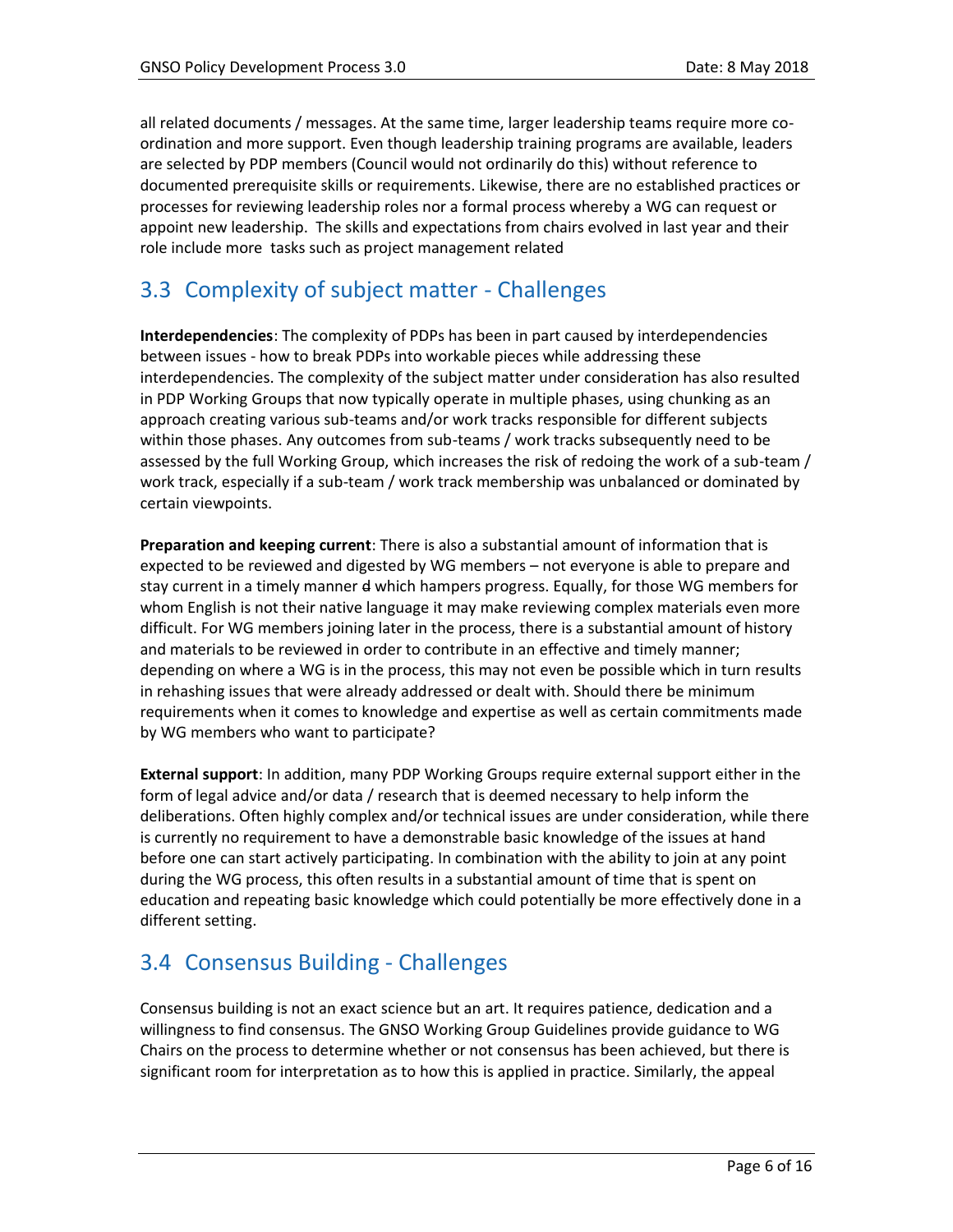process set out in Section 3.7 could benefit from detailed examination and clarification of the steps involved.

**Willingness and ability to compromise**: In order to build consensus, WG members need to be willing and able to compromise on previously established positions. Recently, WGs have seen a significant increase in individual members who do not represent anyone but themselves and individuals who have been engaged to represent the interests of a third party. There appears to be a fear of giving in and giving up ground at the expense of others. This leads at times to an apparent difficulty (sometimes unwillingness) to listen and meaningfully consider others' viewpoints. As noted in the staff discussion paper, this could be the result of social loafing and decreased levels of trust in larger groups. There needs to be an incentive to compromise – if concerns expressed by others are not shared, accepted or understood, it is unlikely that those happy with the status quo are willing to compromise.

#### <span id="page-6-0"></span>3.5 Role of Council as the Manager of the PDP - Challenges

The Council provides its directions to a PDP Working Group in the form of a charter, but at times the questions posed leave room for interpretation, or insufficient guidance is provided in relation to topics falling outside a charter's scope. Also, data needs are hardly ever addressed at the outset, and as a result need to be dealt with by the WG, leading to unforeseen delays and costs.

**PDP WG liaison role**: The Council does appoint a Council liaison to the PDP Working Group, but until recently this role was merely a formality. A key outcome of the 2018 Strategic Planning Session was the documentation of Council's expectations of the liaison role to make sure that there is a clear understanding as to the role and responsibilities of a Council liaison vis-à-vis the Council as well as a PDP Working Group.

**PDP timelines**: PDP Working Groups are required to develop and regularly report to Council on progress against work plans, but there is little oversight of whether work is completed against the plan, and the Council is lacking the mechanism to enforce meeting milestones and/or mitigate risks. There are no examples in recent history where the Council has established a firm timeline or deadline at the outset of a PDP.

**Circumvention**: Addressing these challenges is important, because if the PDP is perceived as being ineffective or inefficient, this provides incentives to work around and outside of the PDP, for example, by petitioning the Board or working through respective governments. When this occurs, the GNSO fails to deliver on its mandate as set out in ICANN's Bylaws. What role, if any, does the GNSO Council have in preventing such circumvention?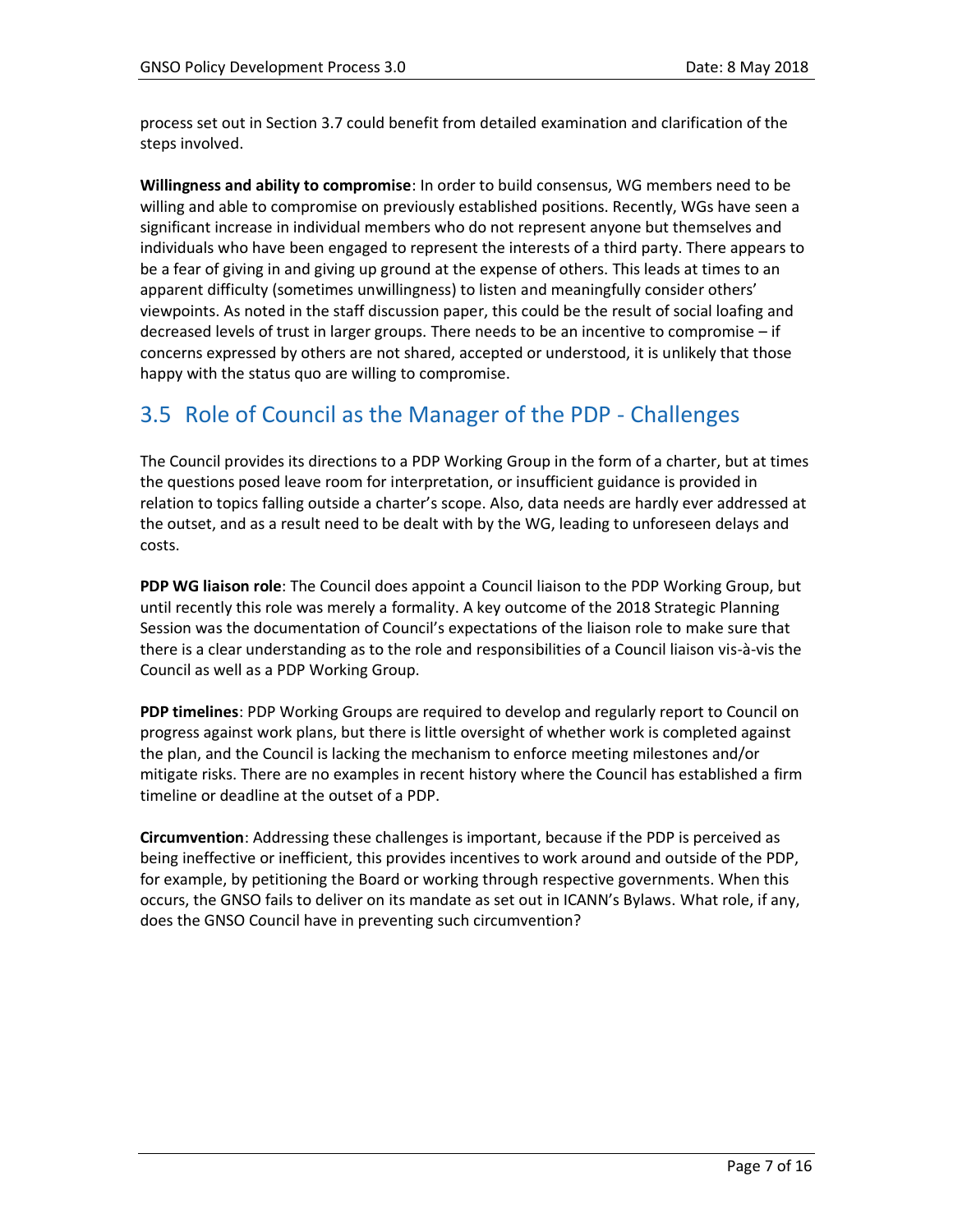# <span id="page-7-0"></span>4 Potential Incremental Improvements for Consideration

This section records the ideas and suggestions proposed during the discussions to date to potentially address the challenges outlined in the previous section. Some of these may be immediately implementable without requiring any changes to PDP WG charters or GNSO Operating Procedures, while others may require further work and/or consideration. Similar to the previous PDP Improvements effort, the Council could decide to test and try a number of these approaches as a continuous improvement, and then regularly assess the outcome to determine what works and what doesn't, before incorporating these in the GNSO Working Group Guidelines or PDP Manual.

#### <span id="page-7-1"></span>4.1 Working Group Dynamics – Incremental Improvements

| Improvement                 | #1. Terms of participation for WG members                         |
|-----------------------------|-------------------------------------------------------------------|
| <b>Description</b>          | Require those joining a WG to sign up to a WG member terms of     |
|                             | participation outlining the commitment expected from WG           |
|                             | members as well as the expectation with regards to multi-         |
|                             | stakeholder, bottom up, consensus policy development. This could  |
|                             | also include, in certain cases, expected knowledge / expertise    |
|                             | required to participate (with options being provided to those not |
|                             | having the requested knowledge / expertise to obtain relevant     |
|                             | knowledge / expertise). Different levels of commitment could be   |
|                             | attributed to full membership versus observer status.             |
| <b>Objective</b>            | Ensure that WG members are committed to working together to find  |
|                             | consensus, respecting the ICANN standards of behavior             |
| <b>Focus</b>                | Current and future WGs.                                           |
| <b>Possible</b>             | Develop a Commitment of Participation template that WG members    |
| <b>Implementation Steps</b> | need to actively confirm before they can participate in the WG.   |

| Improvement        | #2. Consider alternatives to open WG model                                                                                                                                                                                                                                                                                                                                                                                                                                                                                                                                                                                                                                                                           |
|--------------------|----------------------------------------------------------------------------------------------------------------------------------------------------------------------------------------------------------------------------------------------------------------------------------------------------------------------------------------------------------------------------------------------------------------------------------------------------------------------------------------------------------------------------------------------------------------------------------------------------------------------------------------------------------------------------------------------------------------------|
| <b>Description</b> | The PDP Manual provides the flexibility to consider different types of<br>PDP Team structures, for example, reference is made to working<br>group, task force, committee of the whole or drafting team. To<br>ensure representation as well as empowerment of WG members,<br>different team structures should be considered, for example, having<br>members designated by SO/AC/SG/Cs while individuals can join as<br>participants or observers. This model has worked efficiently in<br>recent Cross-Community Working Groups. At the same time, there<br>may not be a one-size fits all so different alternatives could be<br>explored so that the approach that is best fit for a specific PDP can<br>be chosen. |
| <b>Objective</b>   | Find the model(s) that best balances representation, inclusivity,<br>expertise, empowerment, accountability and participation.                                                                                                                                                                                                                                                                                                                                                                                                                                                                                                                                                                                       |
| <b>Focus</b>       | Current and future WGs.                                                                                                                                                                                                                                                                                                                                                                                                                                                                                                                                                                                                                                                                                              |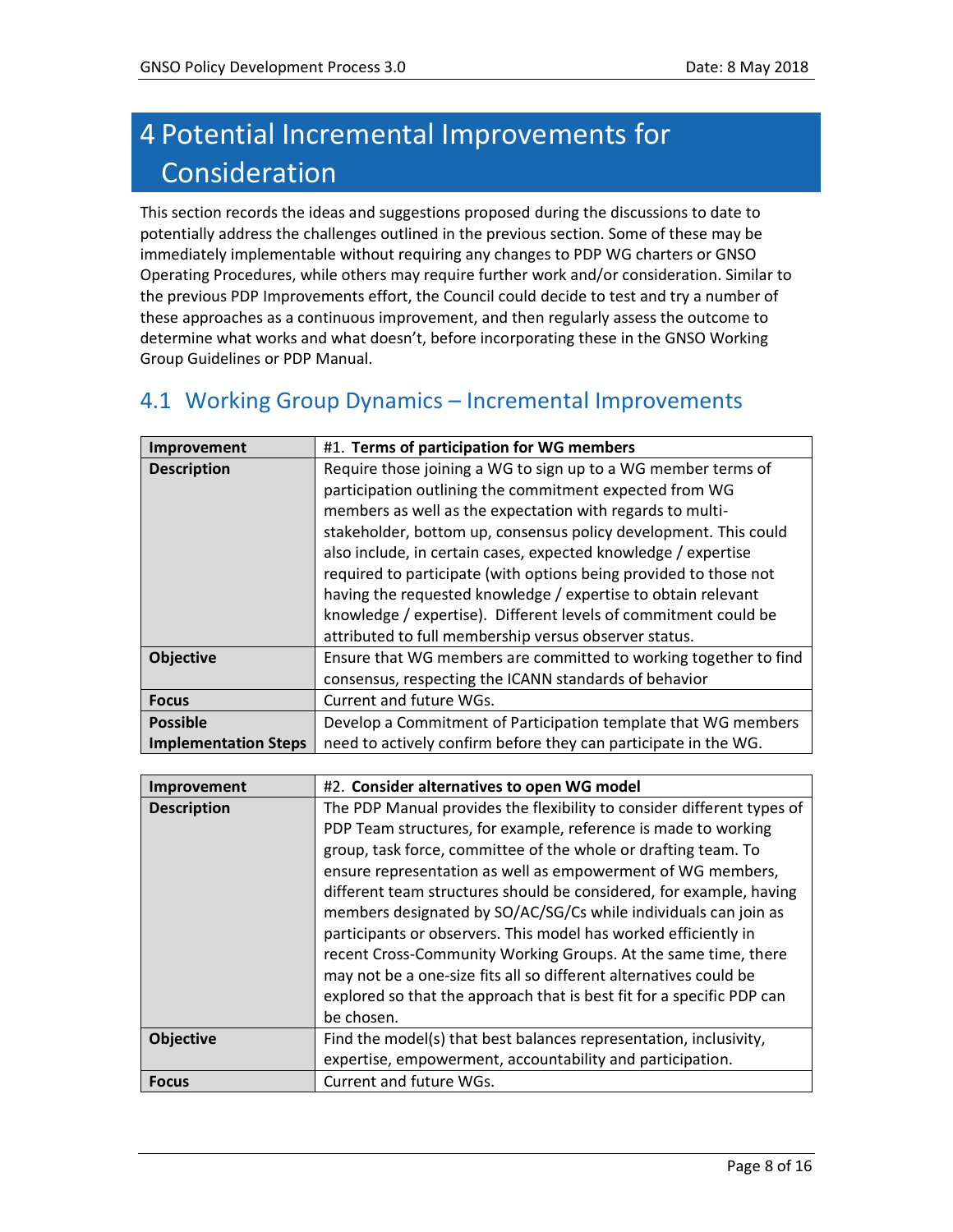| <b>Possible</b>      |  |
|----------------------|--|
| Implementation Steps |  |

| Improvement                 | #3. Limitations to joining of new members after a certain time       |
|-----------------------------|----------------------------------------------------------------------|
| <b>Description</b>          | Consider a cut-off date after which no new members can join a PDP    |
|                             | WG unless the PDP leadership team decides that new volunteers        |
|                             | bring a perspective that is not present in the WG and/or             |
|                             | underrepresented.                                                    |
| <b>Objective</b>            | Limit disruption as a result of members joining after the WG has     |
|                             | already been engaged in deliberations for quite some time but allow  |
|                             | for flexibility in case new volunteers bring new perspectives or are |
|                             | currently underrepresented in the WG.                                |
| <b>Focus</b>                | Current and future WGs.                                              |
| <b>Possible</b>             |                                                                      |
| <b>Implementation Steps</b> |                                                                      |

## <span id="page-8-0"></span>4.2 WG Leadership – Incremental Improvements

| Improvement                 | #4. Capture vs. Consensus Playbook                                         |
|-----------------------------|----------------------------------------------------------------------------|
| <b>Description</b>          | A playbook or expansion of the GNSO Working Group Guidelines to            |
|                             | help WG leaders, members, or participants identify capture tactics         |
|                             | as such, along with a toolkit of possible responses to help the WG         |
|                             | get back on track without escalating the situation. Example: "Die in       |
|                             | the ditch" test - is this a position you are willing to die in a ditch for |
|                             | or is it just an opinion that you are expressing, and you are happy to     |
|                             | move on if no one else supports that opinion?                              |
| <b>Objective</b>            | Empower WG Chairs with additional tools and support to ensure              |
|                             | effective and efficient leadership                                         |
| <b>Focus</b>                | Future WG.                                                                 |
| <b>Possible</b>             |                                                                            |
| <b>Implementation Steps</b> |                                                                            |

| #5. Active role for and clear description of Council liaison to PDP    |
|------------------------------------------------------------------------|
| <b>WGs</b>                                                             |
| Ensure that there is a clear understanding with regards to the role of |
| the Council liaison and how he/she can assist the WG leadership.       |
| This may require PDP WG leadership teams to actively involve the       |
| liaison in leadership / preparatory meetings.                          |
| Ensure optimal use of GNSO Council liaisons to PDP WGs                 |
| Current and future WGs.                                                |
| Develop clear role description (COMPLETED - see                        |
| https://gnso.icann.org/en/council/gnso-liaison-wg-22feb18-en.pdf)      |
| PDP WG leadership team to consider how to better utilize Council       |
| liaison                                                                |
|                                                                        |

| Improvement | #6. Document expectations for WG leaders that outlines role &   |
|-------------|-----------------------------------------------------------------|
|             | responsibilities as well as minimum skills / expertise required |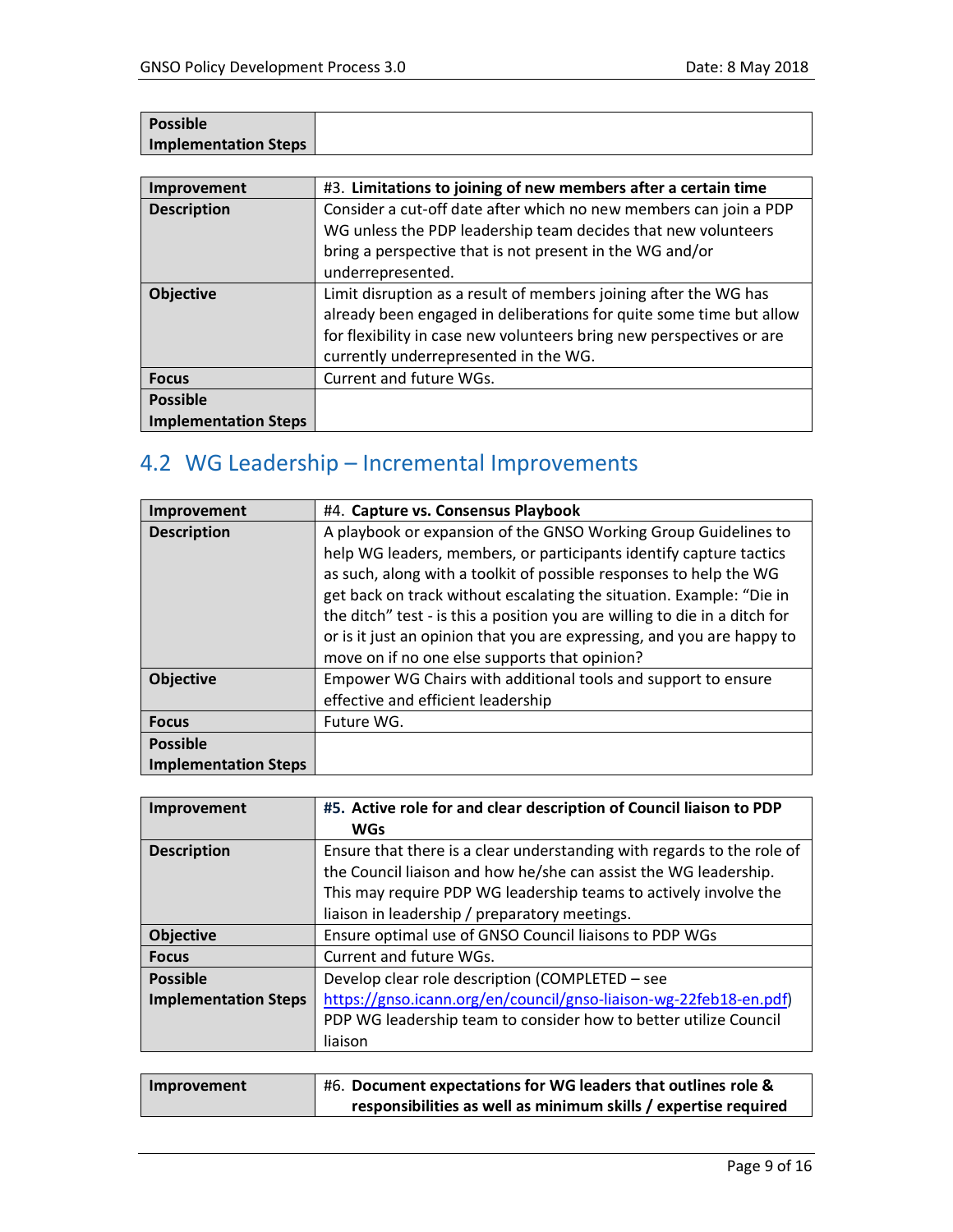| <b>Description</b>          | The GNSO WG guidelines provide a general description of the role of<br>a WG chair, but this is not generally considered in WG Chair<br>selection processes. WGs would benefit from a more detailed<br>description of the role and responsibilities, including expected time<br>commitment, of a WG chair. This could then be coupled with a list of<br>skills and expertise that would also be desirable. This would be<br>helpful for WG selection of, and potential candidates for, leadership<br>positions. WG Chair(s) would be expected to sign off on this job<br>description and agree to the role & responsibility as outlined, and<br>would also serve as a means to hold the Chair accountable to the<br>WG. Similarly, it could be indicated whether there are any<br>incompatibilities that should be considered such as whether<br>someone can be in a leadership role in multiple PDPs at the same<br>time. |
|-----------------------------|---------------------------------------------------------------------------------------------------------------------------------------------------------------------------------------------------------------------------------------------------------------------------------------------------------------------------------------------------------------------------------------------------------------------------------------------------------------------------------------------------------------------------------------------------------------------------------------------------------------------------------------------------------------------------------------------------------------------------------------------------------------------------------------------------------------------------------------------------------------------------------------------------------------------------|
| <b>Objective</b>            | Ensure clear understanding of what the role of a WG chair entails as                                                                                                                                                                                                                                                                                                                                                                                                                                                                                                                                                                                                                                                                                                                                                                                                                                                      |
|                             | well as what are considered some of the qualifying skills and criteria.                                                                                                                                                                                                                                                                                                                                                                                                                                                                                                                                                                                                                                                                                                                                                                                                                                                   |
| <b>Focus</b>                | Future WGs.                                                                                                                                                                                                                                                                                                                                                                                                                                                                                                                                                                                                                                                                                                                                                                                                                                                                                                               |
| <b>Possible</b>             | Develop a job description for WG Chairs that can be tailored for                                                                                                                                                                                                                                                                                                                                                                                                                                                                                                                                                                                                                                                                                                                                                                                                                                                          |
| <b>Implementation Steps</b> | working groups.                                                                                                                                                                                                                                                                                                                                                                                                                                                                                                                                                                                                                                                                                                                                                                                                                                                                                                           |

## <span id="page-9-0"></span>4.3 Complexity of Subject Matter – Incremental Improvements

| Improvement                 | #7. Creation of Cooperative Teams                                                                                                                                                                                                                                                                                                                                                                                                                                                                                                                                |
|-----------------------------|------------------------------------------------------------------------------------------------------------------------------------------------------------------------------------------------------------------------------------------------------------------------------------------------------------------------------------------------------------------------------------------------------------------------------------------------------------------------------------------------------------------------------------------------------------------|
| <b>Description</b>          | WG members could form "Cooperative Teams", which would be<br>distinct from subgroups and drafting teams. "Cooperative Teams"<br>would be comprised of a minimum number of active, committed WG<br>members who attend the majority of WG meetings and are<br>committed to catching up others that are not able to attend<br>meetings. The active members would assist the WG members who<br>are unable to attend all meetings in staying up-to-date on the WG's<br>progress. The teams could be formed at SG/C level, but this would<br>be for SG/Cs to consider. |
| <b>Objective</b>            | Provide a mechanism for observers / less active members to stay up<br>to date and engaged in a PDP.                                                                                                                                                                                                                                                                                                                                                                                                                                                              |
| <b>Focus</b>                | Current and future WGs.                                                                                                                                                                                                                                                                                                                                                                                                                                                                                                                                          |
| <b>Possible</b>             |                                                                                                                                                                                                                                                                                                                                                                                                                                                                                                                                                                  |
| <b>Implementation Steps</b> |                                                                                                                                                                                                                                                                                                                                                                                                                                                                                                                                                                  |

| Improvement        | #8. PDP Plenary or Model PDP                                         |
|--------------------|----------------------------------------------------------------------|
| <b>Description</b> | For those that are new to the subject matter and/or PDPs, provide    |
|                    | the opportunity to first learn and observe before being able to join |
|                    | the PDP team. This could be done, for example, in the form of a PDP  |
|                    | plenary during which the PDP leadership team explains the status of  |
|                    | work and briefs newcomers on the topics under review (this could     |
|                    | be done in combination with expert briefings) or a model PDP which   |
|                    | would introduce newcomers to GNSO policy development as well as      |
|                    | the consensus building.                                              |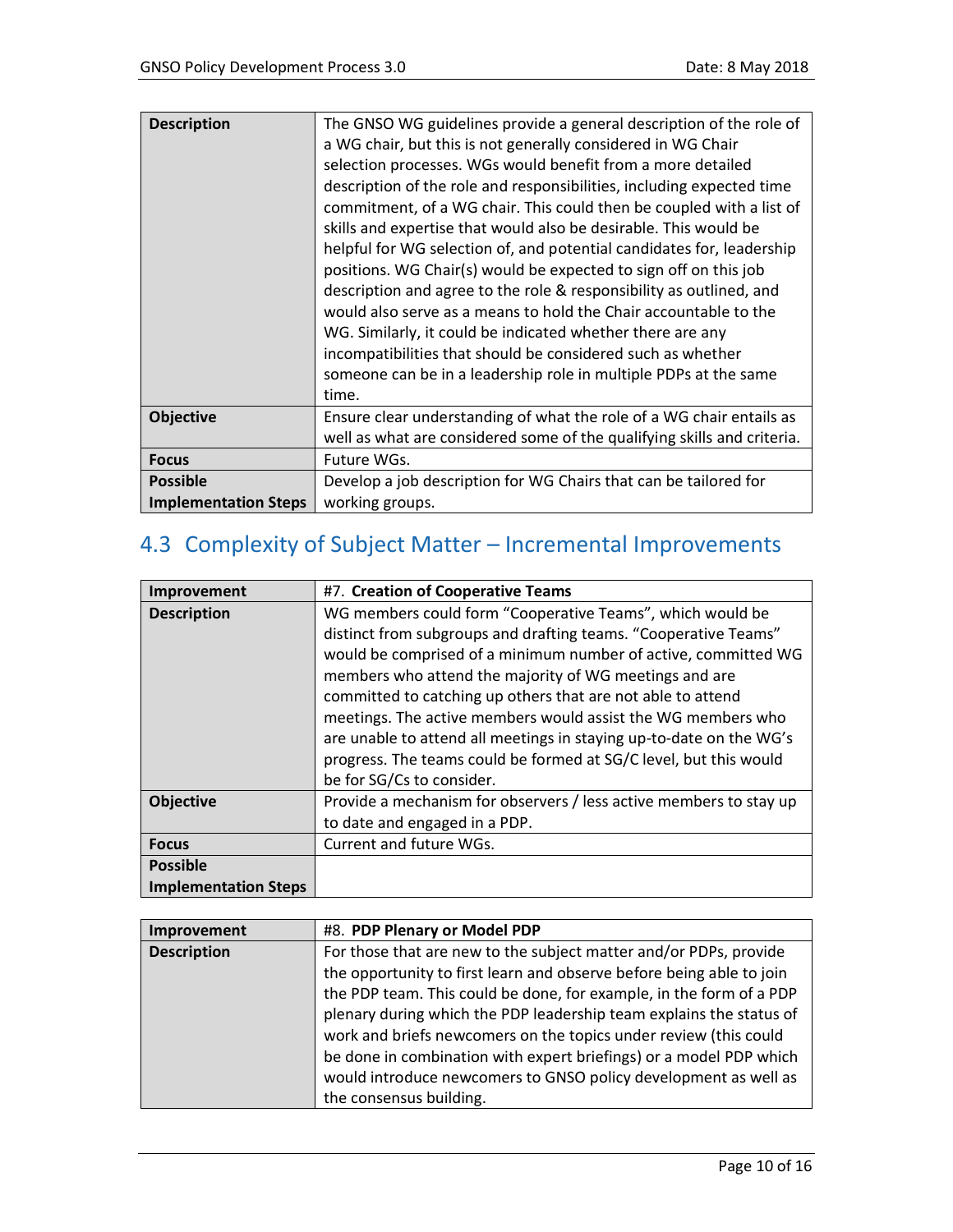| <b>Objective</b>            | Create a mechanism whereby newcomers can observe and learn |
|-----------------------------|------------------------------------------------------------|
|                             | before getting involved in active PDPs.                    |
| <b>Focus</b>                | Current and future WGs.                                    |
| <b>Possible</b>             |                                                            |
| <b>Implementation Steps</b> |                                                            |

#### <span id="page-10-0"></span>4.4 Consensus Building – Incremental Improvements

| <b>Improvement</b>          | #9. Provide further guidance for sections 3.6 (Standard                                                                                                                                                                                                                                                                                                                                                                                                                                                                                                                                                                                              |
|-----------------------------|------------------------------------------------------------------------------------------------------------------------------------------------------------------------------------------------------------------------------------------------------------------------------------------------------------------------------------------------------------------------------------------------------------------------------------------------------------------------------------------------------------------------------------------------------------------------------------------------------------------------------------------------------|
|                             | <b>Methodology for decision making)</b>                                                                                                                                                                                                                                                                                                                                                                                                                                                                                                                                                                                                              |
| <b>Description</b>          | Provide further guidance for WG Chairs and WG membership with<br>regards to what is consensus, how consensus designations are made<br>and what tools can or cannot be used. Similarly, further guidance<br>may be welcome in case there is an appeal under section 3.7 that<br>would result in a faster response to allow a WG to move forward<br>more efficiently during and after the appeal process. Lessons could<br>potentially be learned from other organizations applying consensus<br>as a decision-making methodology or techniques learned during the<br>ICANN leadership academy program concerning mediation and<br>consensus building. |
| <b>Objective</b>            | Ensure there is clarity around how consensus is established and<br>what tools can be used in that regard.                                                                                                                                                                                                                                                                                                                                                                                                                                                                                                                                            |
| <b>Focus</b>                | Future WGs.                                                                                                                                                                                                                                                                                                                                                                                                                                                                                                                                                                                                                                          |
| <b>Possible</b>             |                                                                                                                                                                                                                                                                                                                                                                                                                                                                                                                                                                                                                                                      |
| <b>Implementation Steps</b> |                                                                                                                                                                                                                                                                                                                                                                                                                                                                                                                                                                                                                                                      |

| Improvement                 | Document positions at the outset<br>#10.                                 |
|-----------------------------|--------------------------------------------------------------------------|
| <b>Description</b>          | Scope the different positions at the outset of a PDP so that it is clear |
|                             | from the start where a possible middle / common ground lies. Any         |
|                             | restating of positions established at the outset of a PDP should as a    |
|                             | result be minimized as these are already known at the outset which       |
|                             | will allow focus on finding consensus.                                   |
| <b>Objective</b>            | Ensure that the focus is on finding a consensus position instead of      |
|                             | digging in and only defending one's own position.                        |
| <b>Focus</b>                | Future WGs.                                                              |
| <b>Possible</b>             |                                                                          |
| <b>Implementation Steps</b> |                                                                          |

### <span id="page-10-1"></span>4.5 Role of Council as Manager of the PDP – Incremental Improvements

| Improvement        | Enforce deadlines and ensure bite size pieces<br>#11.               |
|--------------------|---------------------------------------------------------------------|
| <b>Description</b> | A PDP should have a narrow scope and, in those cases where a        |
|                    | subject is broad, it needs to be broken into manageable pieces to   |
|                    | make the deadline pressure more understandable and achievable.      |
|                    | This may require a more regular use of a drafting team to prepare a |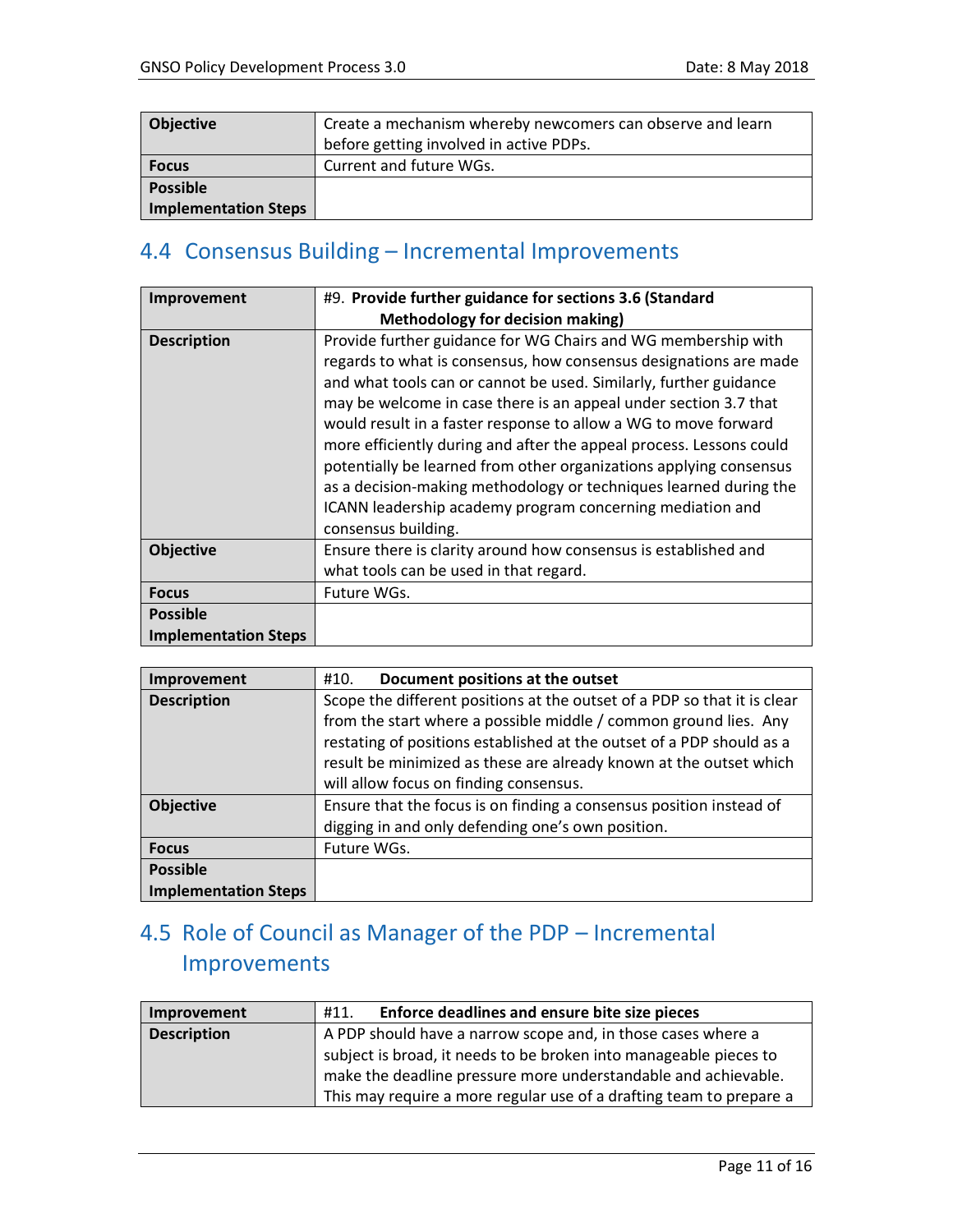|                             | charter for Council consideration. There is a need for pressure, but it |
|-----------------------------|-------------------------------------------------------------------------|
|                             | must be coupled with limited scope, so that pressure for data and       |
|                             | dependency would be able to produce results. This would also            |
|                             | require the Council to regularly review PDP WG work plans.              |
| <b>Objective</b>            | Ensure clear expectations concerning deliverables as well as a          |
|                             | manageable scope of work.                                               |
| <b>Focus</b>                | Future PDP WGs.                                                         |
| <b>Possible</b>             | At the outset of the PDP, the Council or Council leadership meets       |
| <b>Implementation Steps</b> | with the PDP WG to brief the PDP WG on the charter and its              |
|                             | expectations. This would allow for any clarifications and/or            |
|                             | confirmations at the outset of the process.                             |
|                             | Council to review PDP WG charters and determine what works well         |
|                             | and what doesn't. This could include discussions with current PDP       |
|                             | leadership teams to establish what helped PDP WGs in their efforts      |
|                             | and what did not.                                                       |

| Improvement                 | Notification to Council of changes in work plan<br>#12.             |
|-----------------------------|---------------------------------------------------------------------|
| <b>Description</b>          | Require PDP WGs to notify the Council when a work plan, and in      |
|                             | particular the expected delivery dates for the different PDP        |
|                             | milestones, are revised with a rationale for why these changes were |
|                             | made and how this impacts interdependencies.                        |
| <b>Objective</b>            | Enhance accountability of PDP WGs and oversight by GNSO Council     |
| <b>Focus</b>                | Current and future PDP WGs.                                         |
| <b>Possible</b>             | GNSO Council to review all current PDP WG work plans and advise     |
| <b>Implementation Steps</b> | PDP leadership teams that any changes to timeline for deliverables  |
|                             | are expected to be communicated to the GNSO Council, including a    |
|                             | rationale for these changes.                                        |
|                             | Make better use of project management skills and expertise when     |
|                             | developing the work plan                                            |
|                             | Council to provide additional guidance and/or timeframe with        |
|                             | regards to the expected delivery of milestones                      |

| Improvement                 | <b>Review of Chair(s)</b><br>#13.                                     |
|-----------------------------|-----------------------------------------------------------------------|
| <b>Description</b>          | Despite running possibly for multiple years, there is currently no    |
|                             | system in place that allows for the regular review of the functioning |
|                             | of PDP WG leadership teams. The Council could run an anonymous        |
|                             | survey amongst the PDP WG to obtain feedback on the WG Chair(s)       |
|                             | on a regular basis to facilitate its role as a manager of the PDP.    |
|                             | Similarly, there is no process in place that allows a WG to challenge |
|                             | and/or replace its leadership team.                                   |
| <b>Objective</b>            | Allow for regular review of PDP leadership team to be able to         |
|                             | identify early on potential issues                                    |
| <b>Focus</b>                | Current and future PDP WGs                                            |
| <b>Possible</b>             | Chairs could be appointed for a 12 month period, and be required to   |
| <b>Implementation Steps</b> | be reconfirmed by the WG to continue for another 12 month period.     |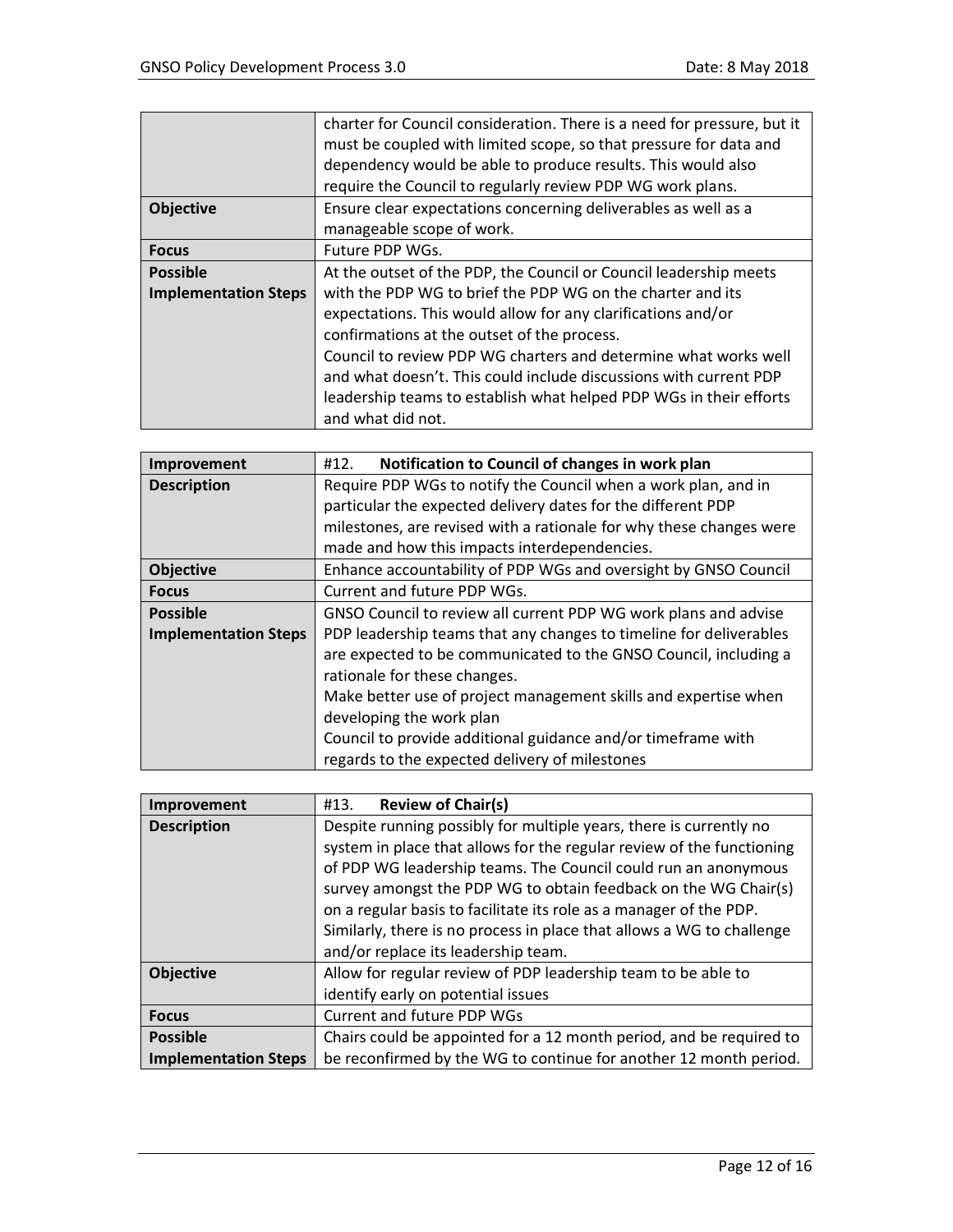| <b>Improvement</b>          | Make better use of existing flexibility in PDP to allow for<br>#14.   |
|-----------------------------|-----------------------------------------------------------------------|
|                             | data gathering, chartering and termination when it is clear           |
|                             | that no consensus can be achieved.                                    |
| <b>Description</b>          | The existing PDP procedures provide for a lot of flexibility with     |
|                             | regards to work that is undertaken upfront, such as data gathering    |
|                             | to establish whether there is really an issue that needs to be        |
|                             | addressed, chartering - creation of a charter drafting team to ensure |
|                             | that the charter questions are clear and unambiguous but also the     |
|                             | ability to terminate a PDP in case of deadlock. As the manager of the |
|                             | PDP, the GNSO Council should make optimal use of this flexibility to  |
|                             | facilitate its role as a manager of the PDP as well as setting up PDP |
|                             | teams as best as possible for success. Care should be taken that      |
|                             | PDPs are not used to prove / disprove theories – such information     |
|                             | should be gathered beforehand.                                        |
| <b>Objective</b>            | Make use of existing flexibility in PDP procedures to ensure that     |
|                             | each PDP is set up for success from the outset.                       |
| <b>Focus</b>                | Current and future PDP WGs.                                           |
| <b>Possible</b>             |                                                                       |
| <b>Implementation Steps</b> |                                                                       |

| Improvement                 | Independent conflict resolution.<br>#15.                              |
|-----------------------------|-----------------------------------------------------------------------|
| <b>Description</b>          | In those cases where conflict in WGs is preventing progress and/or    |
|                             | existing conflict mechanisms have been exhausted, the Council         |
|                             | should have access to independent conflict resolution and/or          |
|                             | mediation experts.                                                    |
| <b>Objective</b>            | Provide additional mechanisms for conflict resolution for those cases |
|                             | where existing tools have not delivered results.                      |
| <b>Focus</b>                | Current and future PDP WGs.                                           |
| <b>Possible</b>             | Council liaison to be proactive in identifying potential issues /     |
| <b>Implementation Steps</b> | challenges that may need mitigation and Council attention.            |

| Improvement                 | <b>Criteria for PDP WG Updates</b><br>#16.                              |
|-----------------------------|-------------------------------------------------------------------------|
| <b>Description</b>          | GNSO Council to provide criteria for information that needs to be       |
|                             | provided by PDP WG leadership teams as part of their updates to be      |
|                             | in a position to closely track progress and identify issues at an early |
|                             | stage. This would include a requirement for a PDP WG to provide         |
|                             | early warning as well as identify potential risks that could hamper     |
|                             | progress.                                                               |
| <b>Objective</b>            | Ensure standardized set of information provided by PDP WGs              |
| <b>Focus</b>                | Current and future PDP WGs.                                             |
| <b>Possible</b>             |                                                                         |
| <b>Implementation Steps</b> |                                                                         |

| Improvement        | <b>Resource reporting for PDP WGs</b><br>#17.                          |
|--------------------|------------------------------------------------------------------------|
| <b>Description</b> | Require PDP WGs to provide regular resource reporting updates to       |
|                    | allow for a better tracking of the use of resources and budget as well |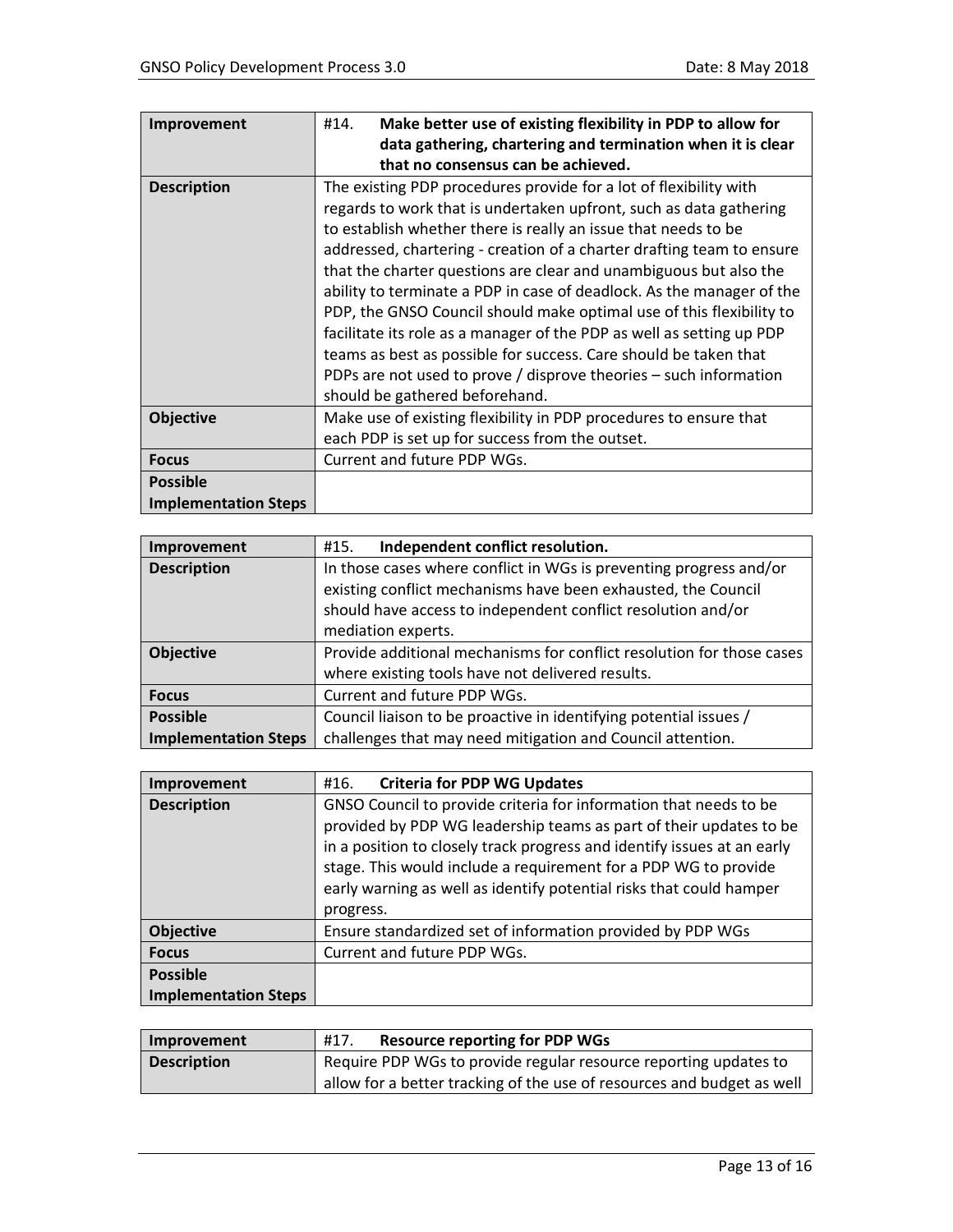|                             | as giving leadership teams the responsibility for managing these    |
|-----------------------------|---------------------------------------------------------------------|
|                             | resources.                                                          |
| <b>Objective</b>            | Allow for resource tracking and oversight, enhancing accountability |
| <b>Focus</b>                | Current and future PDP WGs.                                         |
| <b>Possible</b>             | Adapt fact sheets used for review teams to monitor and report on    |
| <b>Implementation Steps</b> | progress as well as resources for PDP WGs.                          |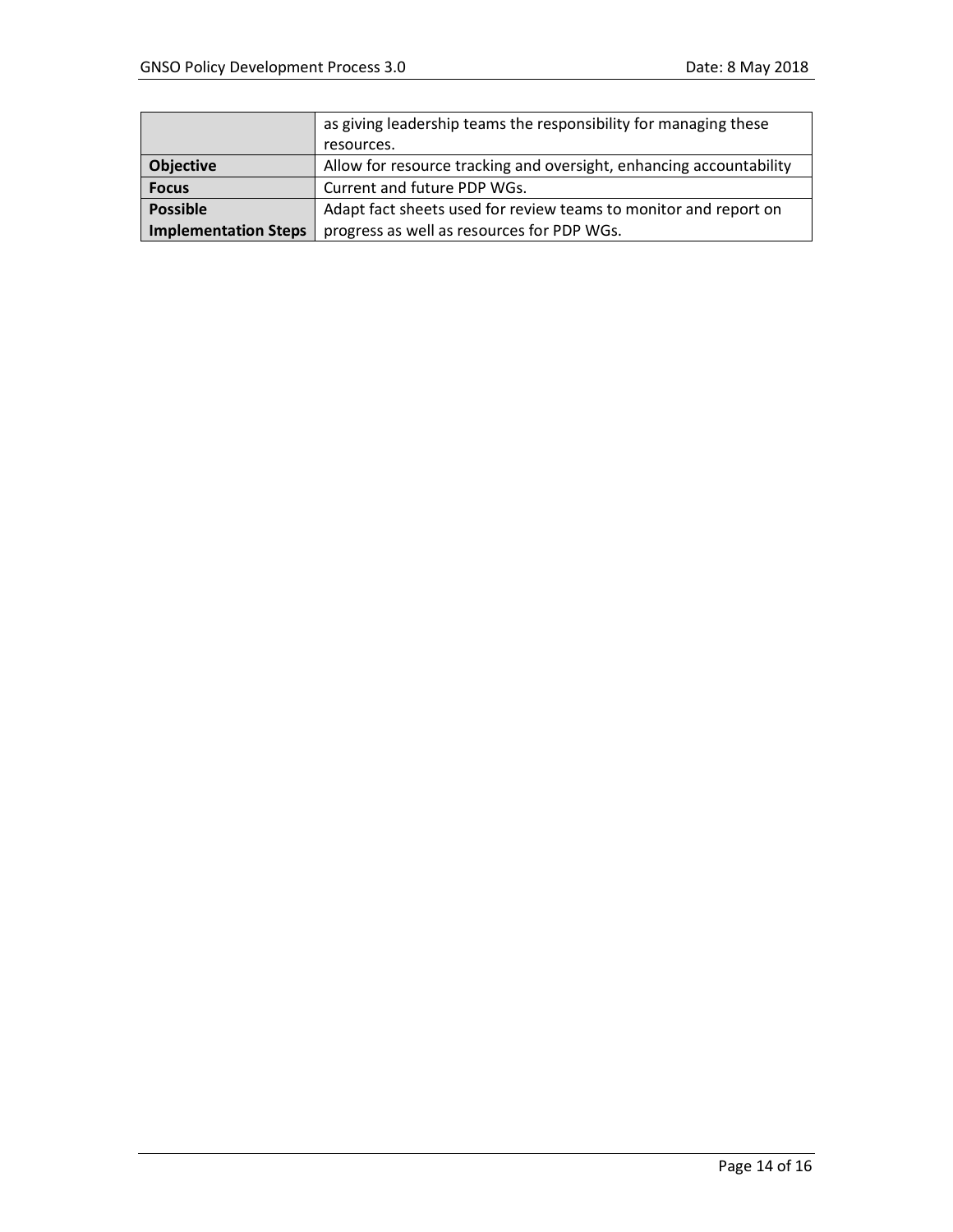# <span id="page-14-0"></span>5 Proposed Next Steps

The GNSO Council would like to request GNSO Stakeholder Groups and Constituencies to review this document and especially the proposed incremental improvements outlined in the previous section. Should there be any additional improvements that should be considered and/or edits made to the ones proposed, this input should be shared with the GNSO Council as soon as possible. Following that, the GNSO Council intends to consider which proposed incremental improvements it would like to move forward with and/or recommend that PDP WGs do so. Other ICANN SO/ACs that are interested in this topic and would like to share their viewpoints are of course welcome to do so as well. Input can be shared with [gnso-secs@icann.org.](mailto:gnso-secs@icann.org)